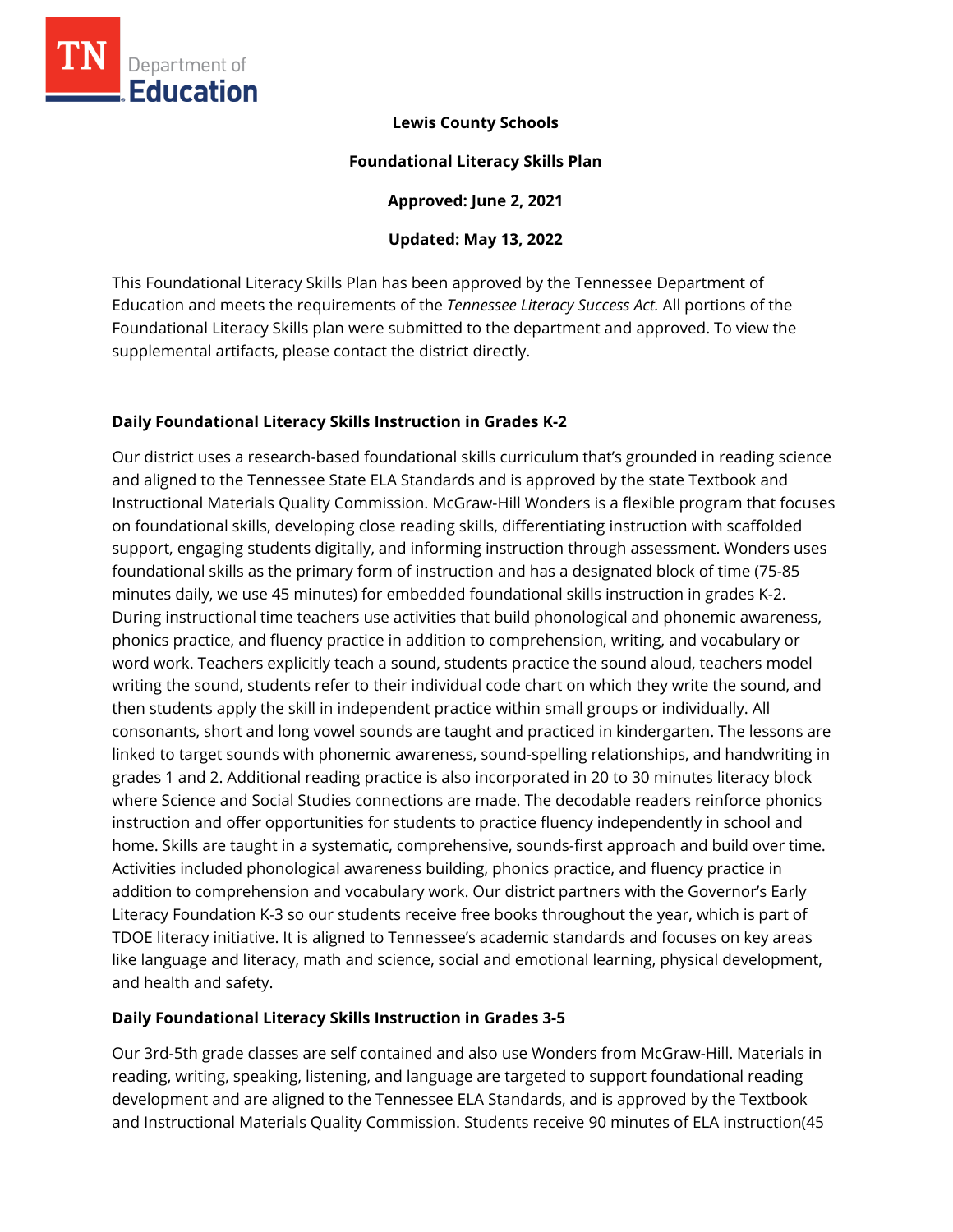Department of **Education** 

minutes of foundational skills) and are engaged in fluency, vocabulary, grammar, spelling, writing, and comprehension during this block. Later in the day, students engage in non-fiction reading through the 60 minute block of science or social studies. In grades 3rd and up, a weekly phonics lesson helps students decode multisyllabic words and is integrated with reading instruction. Teachers' model the writing process and keep a running record of each child's progress. Many classrooms incorporate the use of writing journals that demonstrate improvement in writing skills and vocabulary skills throughout the school year. Materials require students to analyze texts in order to make meaning and build understanding and to analyze the knowledge and ideas across the texts. Text are scaffold according to Lexile levels in order to build readers. Tasks support students ability to complete culminating tasks to demonstrate knowledge of a topic. Students apply their learning in decodable readers, practice building and blending words with the target skill, and work with spelling words containing the target-sound spelling. The lessons include components for knowledge-building through comprehension of complex texts. Students listen, read, write, think, and speak about the texts. The lessons also include foundational skills instruction that includes fluency, vocabulary, and comprehension skills. These skills are embedded within the lesson to ensure continuity, cohesion, and connection in order for students to master reading skills. Additional reading practice is also incorporated in the 60 minutes of Science or Social Studies each day as these two subjects are on a rotating schedule. The teachers make connections between the disciplines when possible as an important transition takes place in 3rd grade where students go from learning to read to reading to learn. The non-fiction reading is more difficult for young readers and placing it within the subject of science and social studies provide high interest material for readers.

#### **Approved Instructional Materials for Grades K-2**

McGraw Hill - K-5 Wonders

### **Approved Instructional Materials for Grades 3-5**

McGraw Hill - K-5 Wonders

# **Universal Reading Screener for Grades K-5. This screener complies with RTI<sup>2</sup>and Say Dyslexia requirements.**

Tennessee Universal Reading Screener

#### **Intervention Structure and Supports**

Students in grades K-6 are screened three times a year. Students who score below the 25% are given various diagnostic screeners to determine deficit areas. Lewis County Schools use a variety of interventions for students who are placed in Tier II and Tier III. Those include: SPIRE Levels 1-8, Sound Sensible, Wilson Foundations, ReadWell Level 1 and 2, FCRR.ORG, Spectrum, Intervention Central and the Lindamood Bell Lips program for reading and written expression deficits. Each school in the district has scheduled RTI times each day for each grade level. Tier III intervention groups are 45 minutes in length and fidelity monitored 5 times a semester with Tier II groups being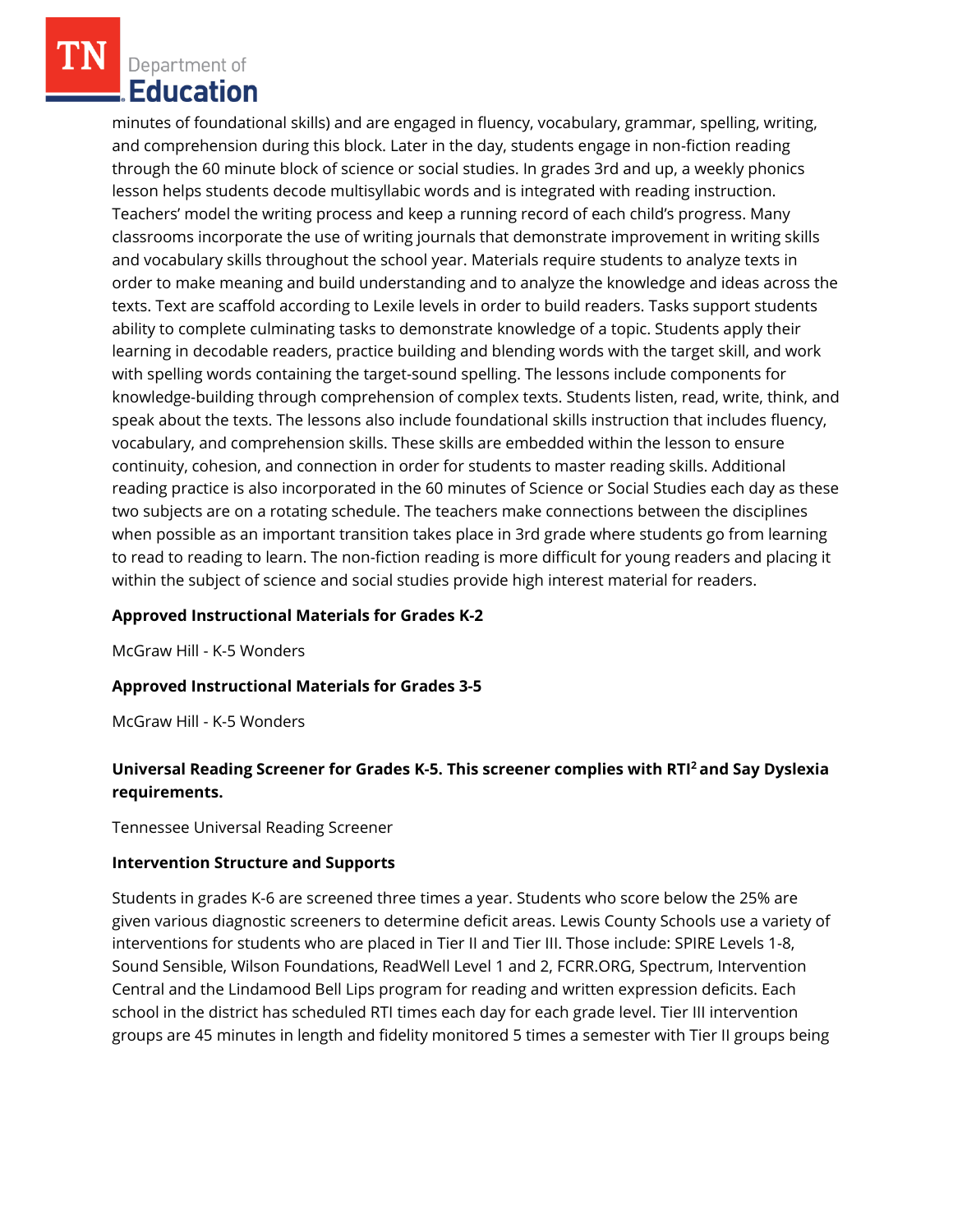Department of **Education** 

30 minutes in length and monitored 3 times a semester. Students who are receiving Tier II and III interventions are progress monitored every 10 days using the AimsWeb Plus and/or EasyCBM progress monitoring tools. Each school has a data team that meet every 4 ½ weeks to discuss student progress and make changes to student's interventions as needed. The teams consist of principals, school RTI Coordinators, guidance counselors, special education and general education teachers, speech pathologist, psychologists and the District RTI Supervisor.Dyslexia:

The Lewis County School System uses the Aimsweb Shaywitz Dyslexia Screener through the universal screening process to identity students with characteristics of dyslexia. If a student has scored below the 11% on the Aimsweb universal screener, the student is given the Shaywitz Dyslexia Screener. The data team uses this data from this screener along with teacher input and parent survey information to flag students with dyslexic characteristics.

The intervention materials that are used for Tier II, Tier III and Special Education Interventions are SPIRE/SOUND SENSIBLE, READWELL, WILSON FUNDATIONS, LIPS PROGRAM AND DISCOVER INTENSE PHONICS

S.P.I.R.E.® is a research-proven reading intervention program for our lowest performing students. It is designed to build reading success through an intensive, structured, and spiraling curriculum that incorporates phonological awareness, phonics, spelling, fluency, vocabulary, and comprehension in a systematic plan. Sounds Sensible® is uniquely effective as phonological awareness and beginning phonics instruction for beginning or struggling readers. It is essential instruction that builds the foundational skills of reading to prevent reading failure before it starts. It provides hands-on instruction in the most reliable indicators of reading success: phonological awareness, alphabet knowledge, and understanding letter-sound relationships, as well as handwriting.

Read Well® is a comprehensive research-based, K–3 reading and language arts solution that helps students build the critical skills needed to be successful readers and learners. Read Well uses a flexible approach of, differentiated small-group instruction and individual student practice. It focuses on explicit, systematic instruction for phonemic awareness, phonics, spelling, fluency, comprehension as well as handwriting.

Wilson Reading System® is a multisensory, structured language program. Its systematic and explicit instruction is focused on critical foundational skills. It uses research-based materials and strategies that are essential for phonemic awareness, phonic/word study, reading fluency, vocabulary, handwriting and spelling.

The LiPS: Lindamood Phoneme Sequencing® Program for Reading, Spelling, and Speech is a comprehensive multisensory program that uses explicit, systematic instruction to develop phonological awareness, decoding, spelling, and reading skills. This program is research-validated and used with our special education students.

Discover Intensive Phonics for Yourself is an explicit, systematic phonics program employing a multisensory approach to teaching phonemic awareness, phonics, decoding basic word attack/reading skills and encoding it is based on the Orton-Gillingham principles of instruction.